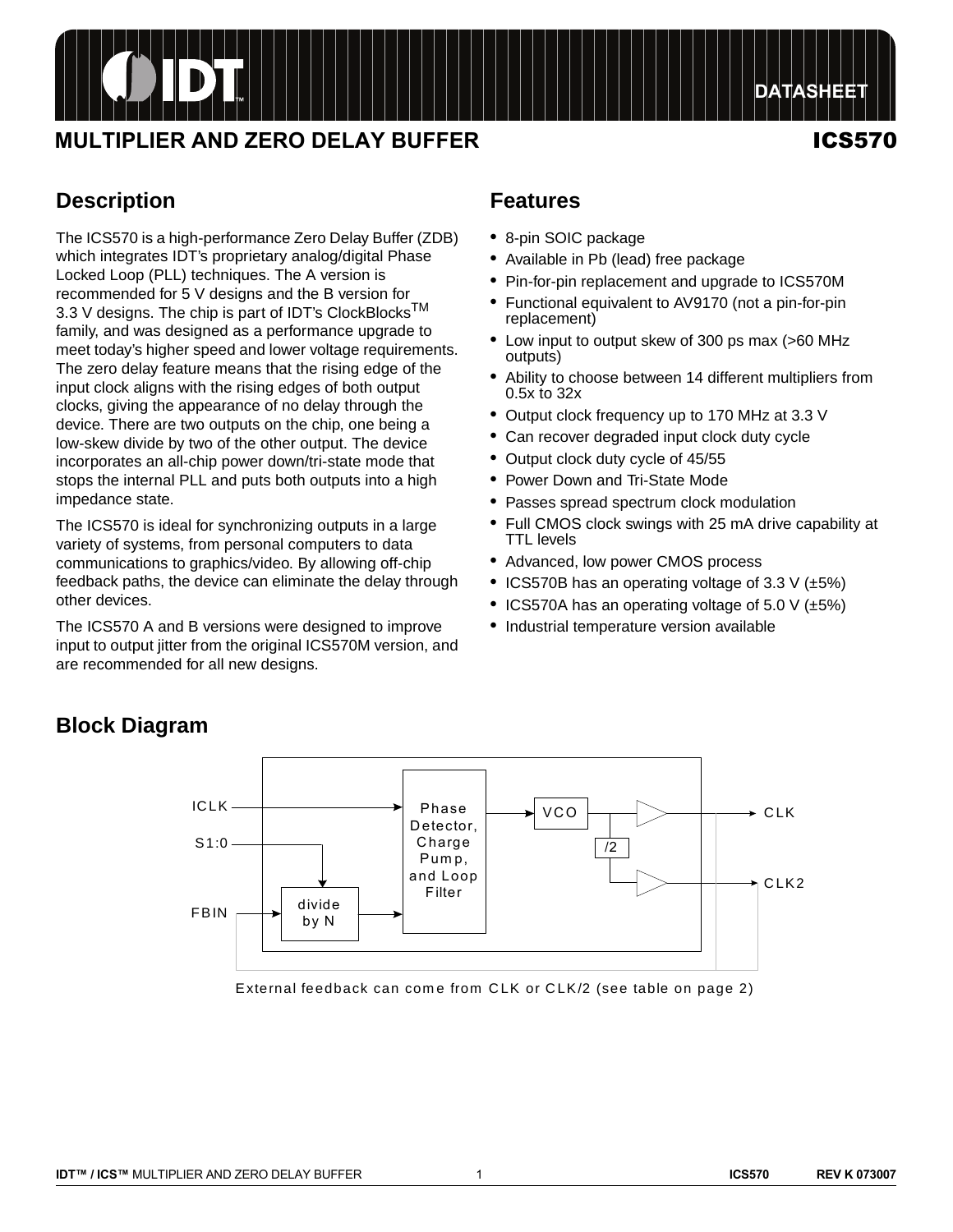## **Pin Assignment**



## **Clock Multiplier Decoding Table**

### **(Multiplies Input clock by amount shown)**

| S1       | S <sub>0</sub> | <b>FBIN</b> from<br><b>CLK</b> |               | <b>FBIN</b> from<br>CLK/2 |       | <b>ICS570B (3.3 V)</b>                                                 | <b>ICS570A (5.0 V)</b> |  |  |
|----------|----------------|--------------------------------|---------------|---------------------------|-------|------------------------------------------------------------------------|------------------------|--|--|
|          |                | <b>CLK</b>                     | CLK/2         | <b>CLK</b>                |       | CLK/2  ICLK Input Range FB from CLK/2* ICLK Input Range FB from CLK/2* |                        |  |  |
| #1       | #6             | pin #7                         | pin #8        | pin #8<br>pin $#7$        |       |                                                                        |                        |  |  |
| $\Omega$ | $\Omega$       |                                |               | Power Down and Tri-State  |       |                                                                        | ٠                      |  |  |
| $\Omega$ | M              | x3                             | x1.5          | x6                        | x3    | 3.75 to 28                                                             | 2.5 to 25              |  |  |
| $\Omega$ |                | х4                             | x2            | x8                        | x4    | 2.75 to 19                                                             | 2.5 to 19              |  |  |
| M        | 0              | x8                             | x4            | x16                       | x8    | 2.5 to 9.5                                                             | 2.5 to 9.5             |  |  |
| M        | M              | x6                             | x3            | x12                       | x6    | 2.5 to 12.5                                                            | 2.5 to 12.5            |  |  |
| M        |                | x10                            | x5            | x20                       | x10   | 2.5 to 7.5                                                             | 2.5 to 7.5             |  |  |
|          | $\Omega$       | x1                             | $\mathbf{12}$ | x2                        | x1    | 11 to 85                                                               | 5 to 75                |  |  |
|          | м              | x16                            | x8            | x32                       | x16   | 1.5 to $5$                                                             | 1.5 to $5$             |  |  |
|          |                | $x^2$                          | x1            | х4                        | $x^2$ | 5.5 to 37.5                                                            | 2.5 to 37.5            |  |  |

0 = connect directly to ground

M = leave unconnected (self-biases to VDD/2)

 $1 =$  connect directly to  $VDD$ 

\*Input range with CLK feedback is double that for CLK/2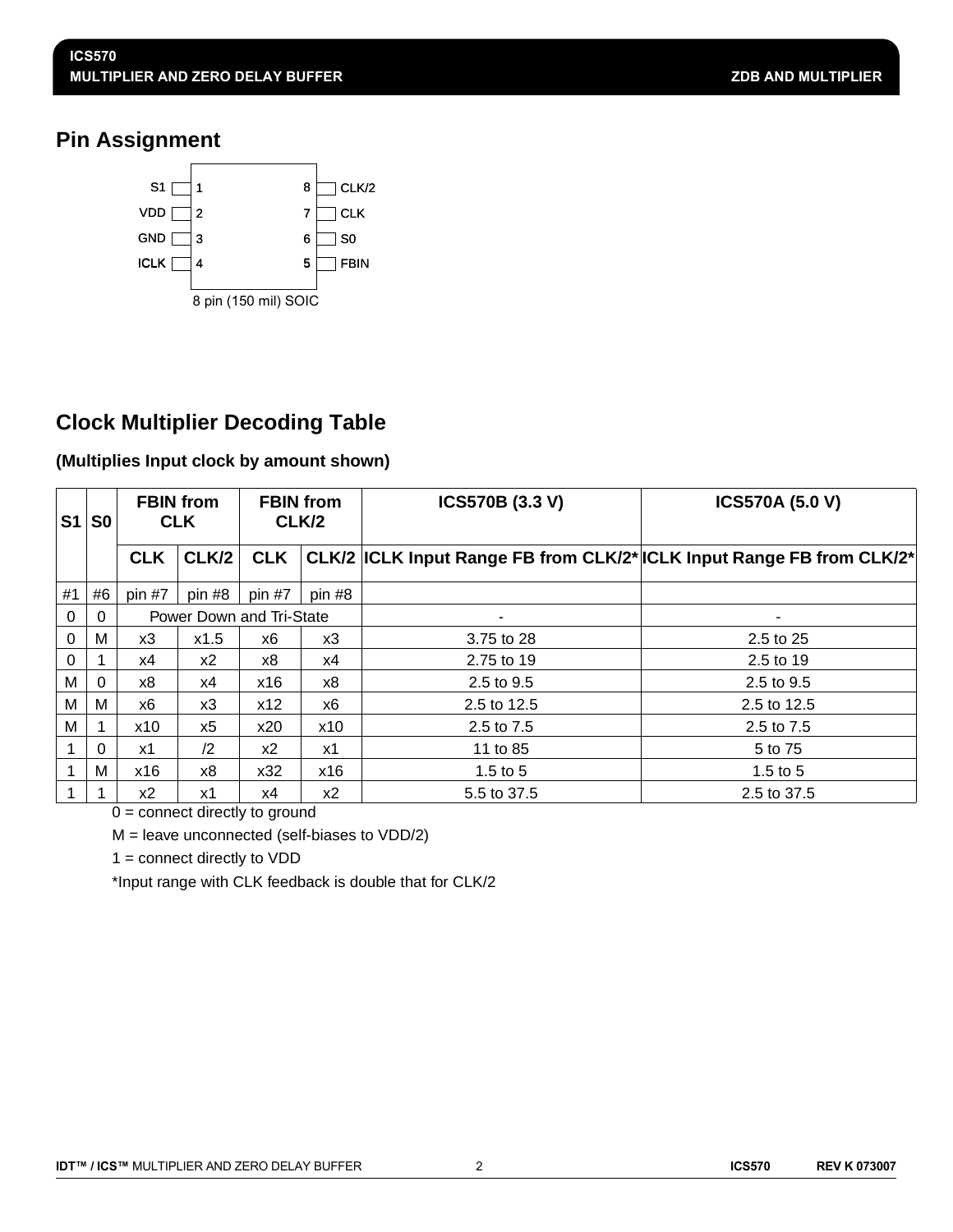## **Pin Descriptions**

| Pin.          | Pin.        | Pin    | Pin Description                                                       |
|---------------|-------------|--------|-----------------------------------------------------------------------|
| <b>Number</b> | Name        | Type   |                                                                       |
|               | S1          | Input  | Select 1 for output clock. Connect to GND, VDD, or float per decoding |
| 2             | VDD.        | Power  | Connect to +3.3 V (ICS570B). Connect to +5.0 V (ICS570A).             |
| 3             | <b>GND</b>  | Power  | Connect to ground.                                                    |
| 4             | <b>ICLK</b> | Input  | Reference clock input.                                                |
| 5             | <b>FBIN</b> | Input  | Feedback clock input.                                                 |
| 6             | S0          | Input  | Select 0 for output clock. Connect to GND, VDD, or float per decoding |
|               | <b>CLK</b>  | Output | Clock output per table above.                                         |
| 8             | CLK/2       | Output | Clock output per table above. Low skew divide by two of pin 7 clock.  |

## **External Components**

The ICS570 requires a 0.01µF decoupling capacitor to be connected between VDD and GND. It must be connected close to the part to minimize lead inductance. No external power supply filtering is required for this device. A 33Ω series terminating resistor can be used next to each output pin.

## **Recommended Circuit**





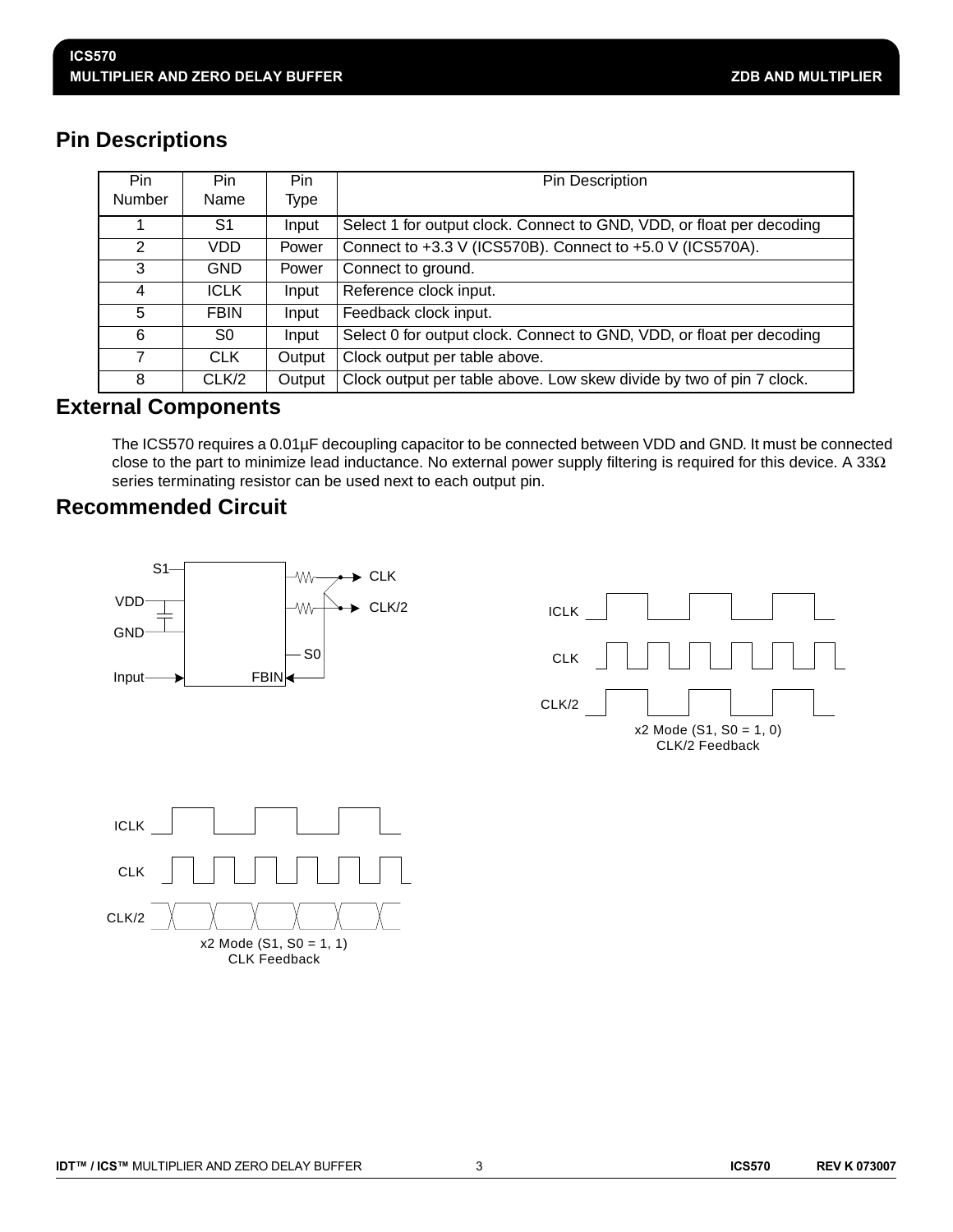Using CLK as the feedback will always result in synchronized rising edges between ICLK and CLK. However, the CLK/2 could be a falling edge compared with ICLK. IDT recommends using CLK/2 feedback whenever possible. This will synchronize the rising edges of all three clocks.

## **Clock Period Jitter Tables (ICS570A)**

All jitter values are considered typical measured at 25° C with 27Ω termination resistor and 15 pF loads on both CLK and CLK/2. The feedback is from CLK/2 to FBIN. Note that if an output is unused, it should be left unconnected to improve output jitter on the active output clocks.

|   |   |              | $CLK/2 = 25M$<br>$CLK = 50M$ |        |       |                   |        |         |
|---|---|--------------|------------------------------|--------|-------|-------------------|--------|---------|
| S | S | <b>CLKIN</b> | <b>Multiplier</b>            | P to P | sigma | <b>Multiplier</b> | P to P | 1 sigma |
| 0 | M | 8.333        | 6x                           | ±115   | 80    | 3x                | ±65    | 20      |
| 0 |   | 6.25         | 8x                           | ±115   | 80    | 4x                | ±60    | 20      |
| M | 0 | 3.125        | 16x                          | ±120   | 80    | 8x                | ±55    | 20      |
| M | M | 4.167        | 12x                          | ±120   | 90    | 6x                | ±60    | 20      |
| M |   | 2.5          | 20x                          | ±120   | 80    | 10x               | ±60    | 20      |
|   | 0 | 25           | 2x                           | ±120   | 70    | 1x                | ±55    | 20      |
|   | M | 1.5625       | 32x                          | ±120   | 80    | 16x               | ±50    | 20      |
|   |   | 12.5         | 4x                           | ±120   | 80    | 2x                | ±55    | 20      |

### **Absolute and One Sigma Jitter (ps)**

### **Absolute and One Sigma Jitter (ps)**

|   |   |              | $CLK = 100M$      |        |       | $CLK/2 = 50M$     |        |         |  |
|---|---|--------------|-------------------|--------|-------|-------------------|--------|---------|--|
| S | S | <b>CLKIN</b> | <b>Multiplier</b> | P to P | sigma | <b>Multiplier</b> | P to P | 1 sigma |  |
| 0 | M | 16.667       | 6x                | ±135   | 100   | 3x                | ±55    | 20      |  |
| 0 |   | 12.5         | 8x                | ±140   | 100   | 4x                | ±50    | 20      |  |
| M | 0 | 6.25         | 16x               | ±140   | 110   | 8x                | ±55    | 20      |  |
| M | M | 8.333        | 12x               | ±140   | 110   | 6x                | ±55    | 20      |  |
| M |   | 5            | 20x               | ±135   | 100   | 10x               | ±50    | 20      |  |
|   | 0 | 50           | 2x                | ±120   | 90    | 1x                | ±50    | 20      |  |
|   | M | 3.125        | 32x               | ±135   | 100   | 16x               | ±55    | 20      |  |
|   |   | 25           | 4x                | ±130   | 90    | 2x                | ±65    | 20      |  |

#### **Absolute and One Sigma Jitter (ps)**

|   |          |              | $CLK = 150M$      |        |       | $CLK/2 = 75M$     |        |       |  |
|---|----------|--------------|-------------------|--------|-------|-------------------|--------|-------|--|
| S | S        | <b>CLKIN</b> | <b>Multiplier</b> | P to P | sigma | <b>Multiplier</b> | P to P | sigma |  |
| 0 | M        | 25           | 6x                | ±160   | 120   | 3x                | ±55    | 20    |  |
| 0 |          | 18.375       | 8x                | ±165   | 120   | 4x                | ±55    | 20    |  |
| M | $\Omega$ | 9.375        | 16x               | ±170   | 120   | 8x                | ±50    | 20    |  |
| M | M        | 12.5         | 12x               | ±160   | 120   | 6x                | ±55    | 20    |  |
| M |          | 7.5          | 20x               | ±160   | 120   | 10x               | ±55    | 20    |  |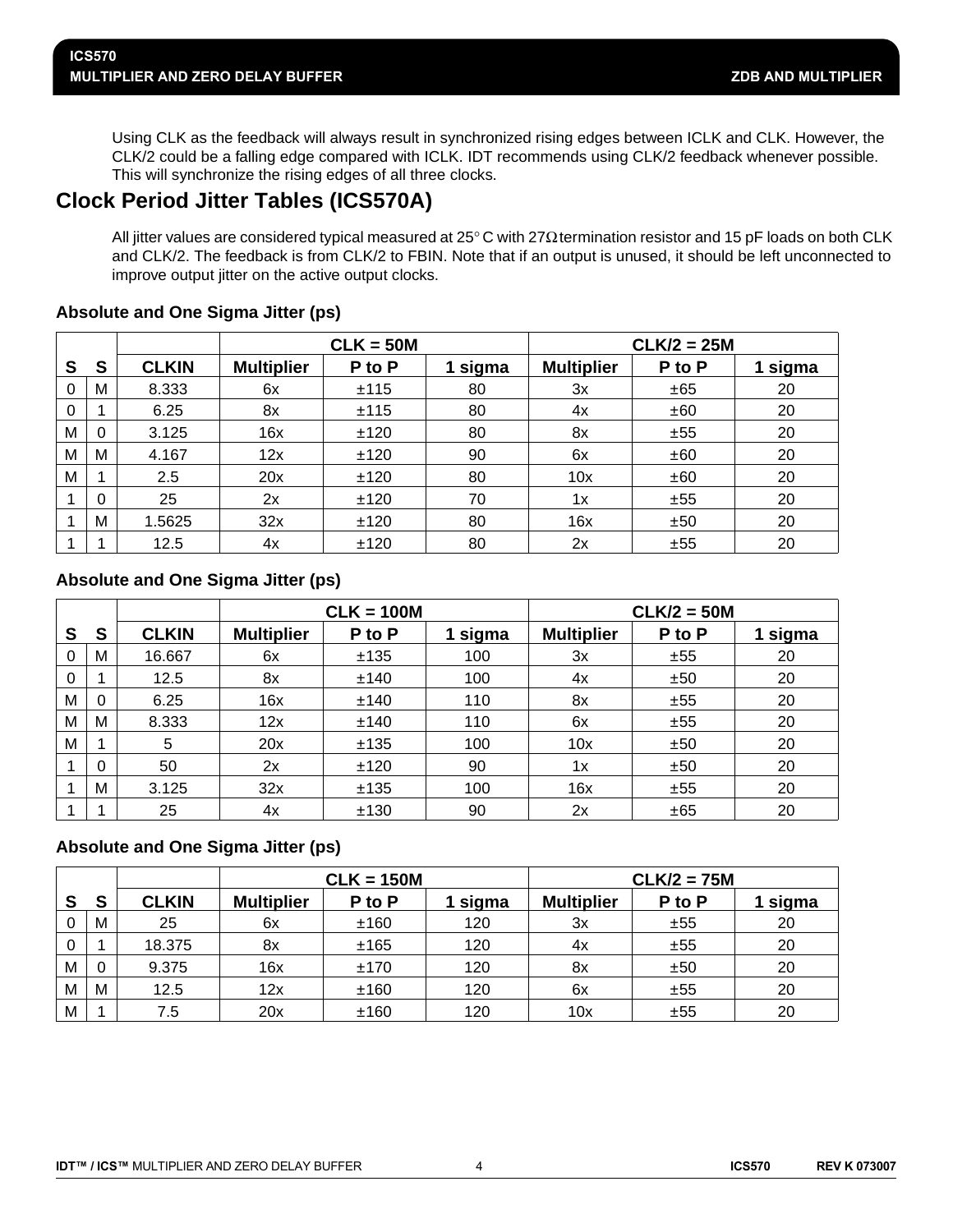| $\sim$<br>ν | <b>75</b><br>w | 2x  | ±155 | 110 | 1 v<br>$\sim$ | ±55 | 20 |
|-------------|----------------|-----|------|-----|---------------|-----|----|
| M           | 4.6875         | 32x | ±165 | 120 | 16x           | ±55 | 20 |
|             | 37.5           | 4х  | ±160 | 110 | 2x            | ±50 | 20 |

## **Clock Period Jitter Tables (ICS570B)**

All jitter values are considered typical measured at 25° C with 27Ω termination resistor and 15 pF loads on both CLK and CLK/2. The feedback is from CLK/2 to FBIN. Note that if an output is unused, it should be left unconnected to improve output jitter on the active output clocks.

#### **Absolute and One Sigma Jitter (ps)**

|   |          |              | $CLK = 50M$       |        |       | $CLK/2 = 25M$     |        |         |
|---|----------|--------------|-------------------|--------|-------|-------------------|--------|---------|
| S | S        | <b>CLKIN</b> | <b>Multiplier</b> | P to P | sigma | <b>Multiplier</b> | P to P | 1 sigma |
| 0 | M        | 8.333        | 6x                | ±110   | 80    | 3x                | ±55    | 20      |
| 0 | 1        | 6.25         | 8x                | ±125   | 90    | 4x                | ±50    | 20      |
| M | $\Omega$ | 3.125        | 16x               | ±130   | 90    | 8x                | ±55    | 20      |
| M | M        | 4.167        | 12x               | ±120   | 90    | 6x                | ±55    | 20      |
| M | 1        | 2.5          | 20x               | ±115   | 90    | 10x               | ±55    | 20      |
|   | $\Omega$ | 25           | 2x                | ±130   | 50    | 1x                | ±55    | 20      |
|   | M        | 1.5625       | 32x               | ±120   | 90    | 16x               | ±55    | 20      |
|   | ٠        | 12.5         | 4x                | ±120   | 60    | 2x                | ±55    | 20      |

#### **Absolute and One Sigma Jitter (ps)**

|   |          |              | $CLK = 100M$      |        |         | $CLK/2 = 50M$     |        |         |  |
|---|----------|--------------|-------------------|--------|---------|-------------------|--------|---------|--|
| S | S        | <b>CLKIN</b> | <b>Multiplier</b> | P to P | 1 sigma | <b>Multiplier</b> | P to P | 1 sigma |  |
| 0 | M        | 16.667       | 6x                | ±100   | 70      | 3x                | ±45    | 20      |  |
| 0 |          | 12.5         | 8x                | ±100   | 70      | 4x                | ±45    | 20      |  |
| M | $\Omega$ | 6.25         | 16x               | ±110   | 80      | 8x                | ±45    | 20      |  |
| M | M        | 8.333        | 12x               | ±100   | 70      | 6x                | ±45    | 20      |  |
| M | 1        | 5            | 20x               | ±105   | 70      | 10x               | ±40    | 20      |  |
|   | 0        | 50           | 2x                | ±90    | 60      | 1x                | ±40    | 20      |  |
|   | M        | 3.125        | 32x               | ±95    | 70      | 16x               | ±45    | 20      |  |
|   |          | 25           | 4x                | ±105   | 70      | 2x                | ±60    | 20      |  |

#### **Absolute and One Sigma Jitter (ps)**

|   |   |              | $CLK = 150M$      |        |       | $CLK/2 = 75M$     |        |       |
|---|---|--------------|-------------------|--------|-------|-------------------|--------|-------|
| S | S | <b>CLKIN</b> | <b>Multiplier</b> | P to P | sigma | <b>Multiplier</b> | P to P | sigma |
| 0 | M | 25           | 6x                | ±115   | 70    | 3x                | ±50    | 20    |
| 0 |   | 18.375       | 8x                | ±120   | 80    | 4x                | ±50    | 20    |
| M | 0 | 9.375        | 16x               | ±130   | 90    | 8x                | ±50    | 20    |
| M | M | 12.5         | 12x               | ±130   | 90    | 6x                | ±45    | 20    |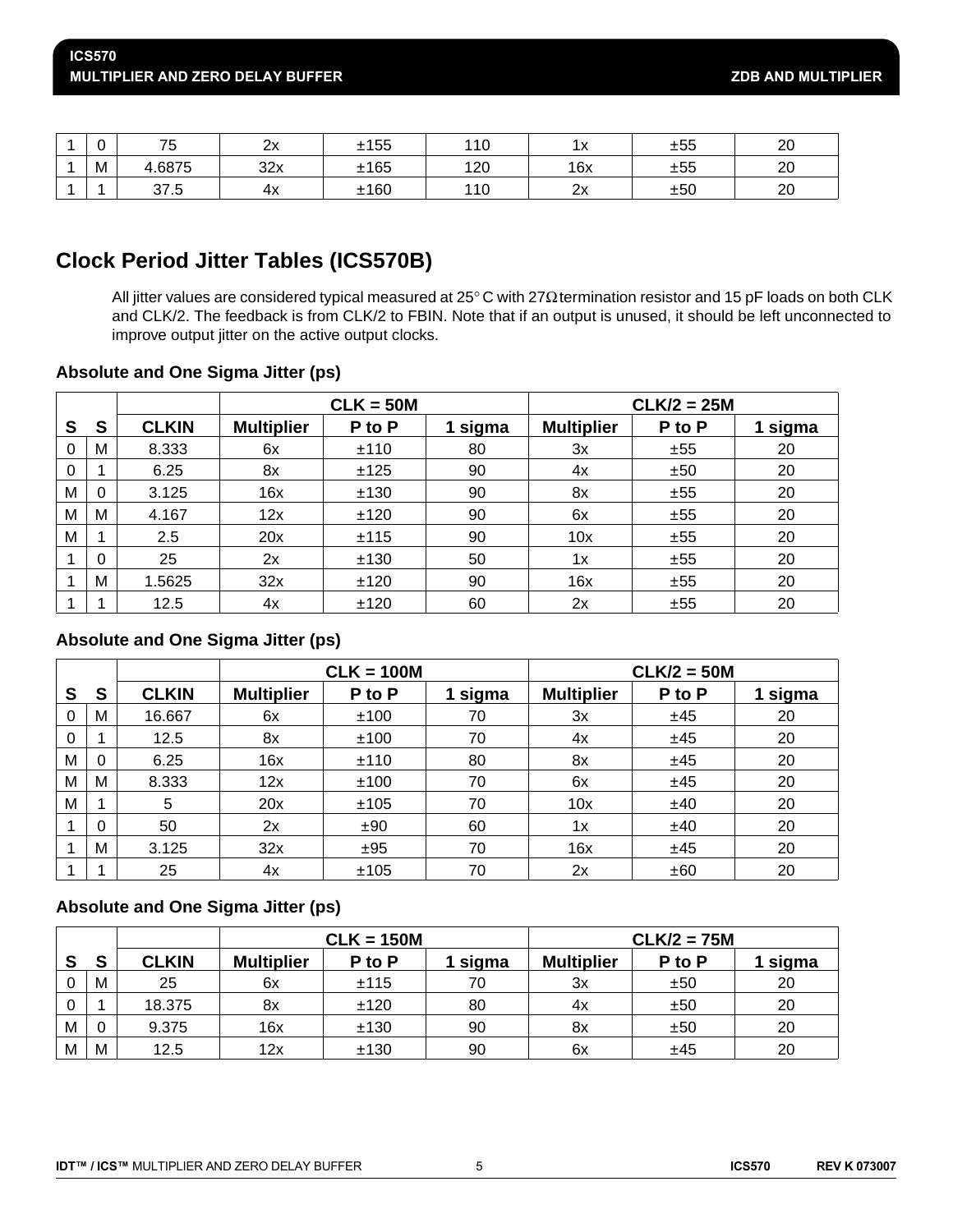| M |                 | ن. ا   | 20x | ±130 | 90 | 10x | ±45 | 20 |
|---|-----------------|--------|-----|------|----|-----|-----|----|
|   | $\sqrt{2}$<br>ν | 75     | 2x  | ±115 | 90 | 1х  | ±45 | 20 |
|   | M               | 4.6875 | 32x | ±130 | 90 | 16x | ±50 | 20 |
|   |                 | 37.5   | 4x  | ±110 | 70 | 2x  | ±60 | 20 |

## **Absolute Maximum Ratings**

Stresses above the ratings listed below can cause permanent damage to the ICS570. These ratings, which are standard values for IDT commercially rated parts, are stress ratings only. Functional operation of the device at these or any other conditions above those indicated in the operational sections of the specifications is not implied. Exposure to absolute maximum rating conditions for extended periods can affect product reliability. Electrical parameters are guaranteed only over the recommended operating temperature range.

| <b>Item</b>                                       | Rating                    |
|---------------------------------------------------|---------------------------|
| Supply Voltage, VDD                               | 7 V                       |
| All Inputs and Outputs                            | $-0.5$ V to VDD+0.5 V     |
| Ambient Operating Temperature, Commercial version | 0 to $+70^{\circ}$ C      |
| Ambient Operating Temperature, Industrial version | -40 to +85 $\degree$ C    |
| Storage Temperature                               | $-65$ to $+150^{\circ}$ C |
| Junction Temperature                              | $125^{\circ}$ C           |
| <b>Soldering Temperature</b>                      | $260^{\circ}$ C           |

## **Recommended Operation Conditions**

| <b>Parameter</b>                                  | Min.    | Typ.   | Max.    | <b>Units</b> |
|---------------------------------------------------|---------|--------|---------|--------------|
| Ambient Operating Temperature, Commercial version |         |        | 70      | $^{\circ}$ C |
| Ambient Operating Temperature, Industrial version | $-40$   |        | +85     | $^{\circ}$ C |
| Power Supply Voltage (measured in respect to GND) | $+3.15$ | $+3.3$ | $+3.45$ |              |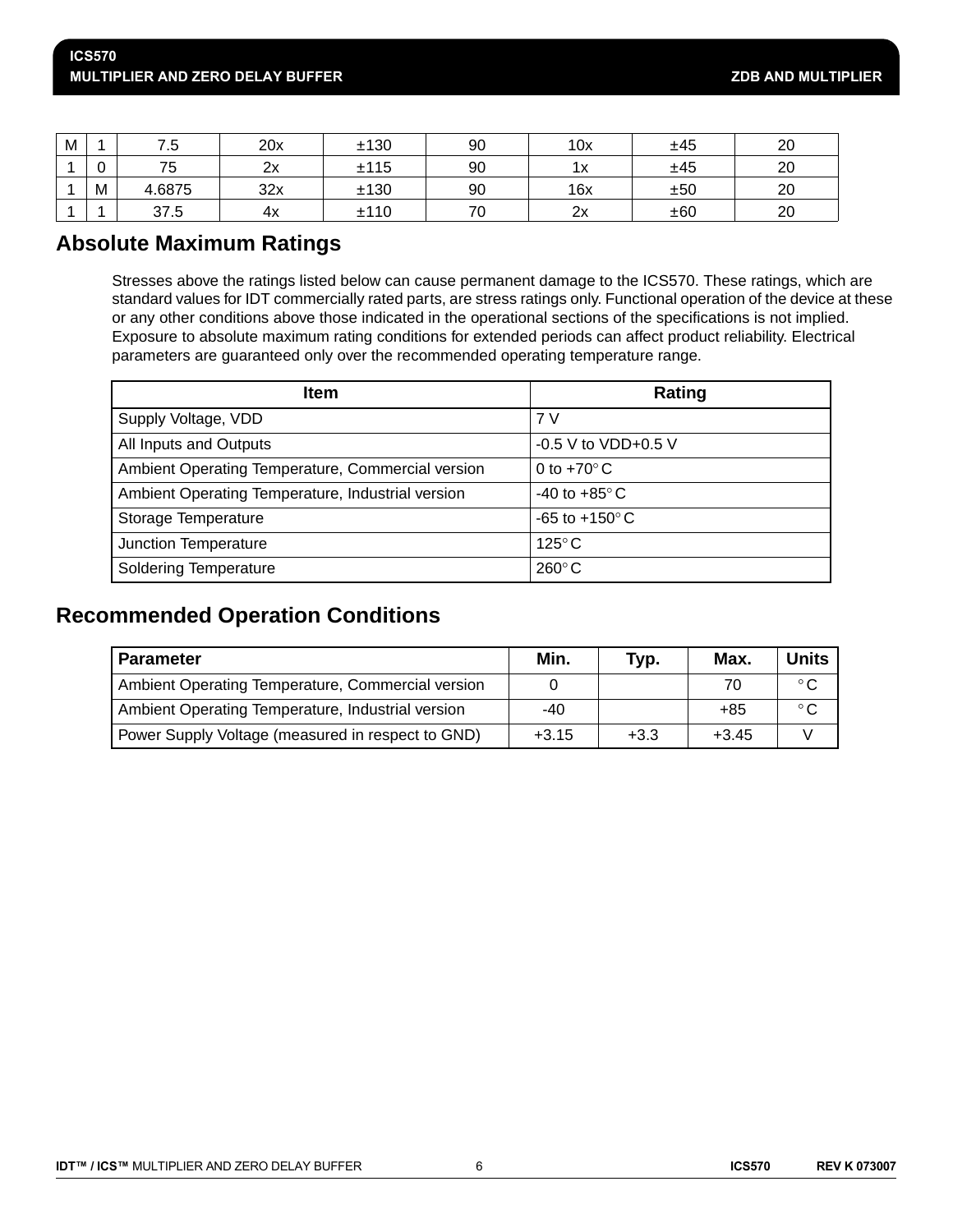## **DC Electrical Characteristics**

| <b>Parameter</b>                   | Symbol            | <b>Conditions</b>                                                         | Min.      | Typ.  | Max. | <b>Units</b> |
|------------------------------------|-------------------|---------------------------------------------------------------------------|-----------|-------|------|--------------|
| <b>Operating Voltage</b>           | <b>VDD</b>        | <b>ICS570B,</b><br>ICS570M                                                | 3.15      |       | 3.45 | V            |
|                                    |                   | <b>ICS570A,</b><br>ICS570M                                                | 4.75      |       | 5.25 |              |
| <b>Operating Current</b>           | <b>IDD</b>        | <b>ICS570B,</b><br><b>ICS570M</b><br>VDD=3.3 V, 50M<br>input, $S1:0 = 11$ |           | 16    |      | mA           |
|                                    |                   | <b>ICS570A,</b><br><b>ICS570M</b><br>VDD=5.0 V, 50M<br>input, $S1:0 = 11$ |           | 25    |      | mA           |
| Input High Voltage                 | V <sub>IH</sub>   | ICLK, FBIN                                                                | 2         |       |      | $\vee$       |
| Input Low Voltage                  | $V_{IL}$          | ICLK, FBIN                                                                |           |       | 0.8  | V            |
| Input High Voltage                 | $V_{\text{IH}}$   | S0, S1                                                                    | $VDD-0.5$ |       |      | $\vee$       |
| Input Low Voltage<br>(mid-level)   | $V_{IM}$          | S0, S1                                                                    |           | VDD/2 |      | V            |
| Input Low Voltage                  | $V_{IL}$          | S0, S1                                                                    |           |       | 0.5  | $\vee$       |
| Output High Voltage (CMOS<br>High) | $V_{OH}$          | $I_{OH} = -4$ mA                                                          | $VDD-0.4$ |       |      | V            |
| Output High Voltage                | $V_{OH}$          | $I_{OH} = -12$ mA                                                         | 2.4       |       |      | V            |
| Output Low Voltage                 | $V_{OL}$          | $I_{OL} = 12mA$                                                           |           |       | 0.4  | $\vee$       |
| <b>Short Circuit Current</b>       | $I_{OS}$          | Each output                                                               |           | ±100  |      | mA           |
| Input Capacitance                  | $C_{\mathsf{IN}}$ | S0, S1                                                                    |           | 5     |      | рF           |

Unless stated otherwise, **VDD = 3.3 V ±5%**, Ambient Temperature -40 to +85° C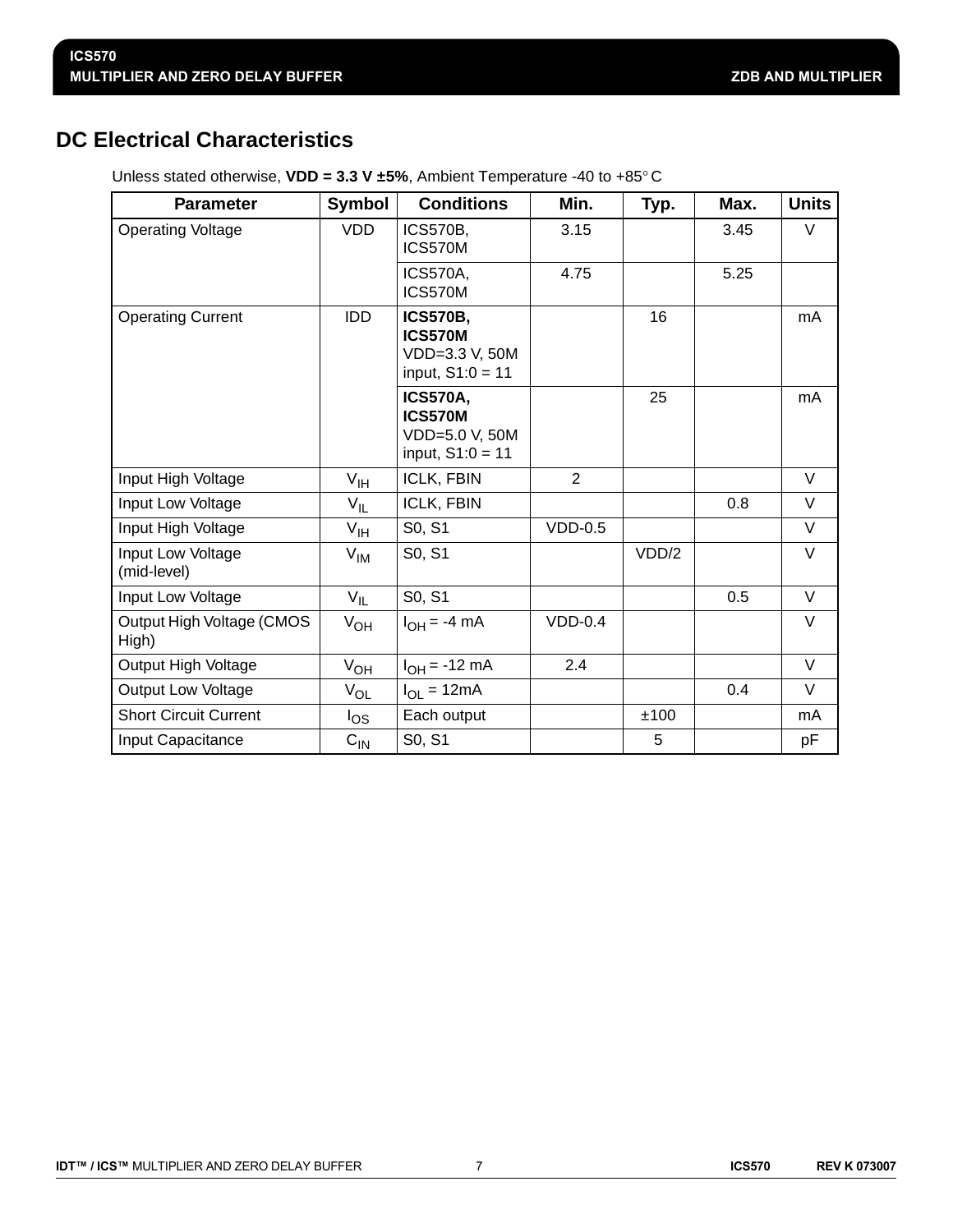## **AC Electrical Characteristics**

| <b>Parameter</b>               | <b>Symbol</b> | <b>Conditions</b>                        | Min.                | Typ.      | Max. | <b>Units</b> |
|--------------------------------|---------------|------------------------------------------|---------------------|-----------|------|--------------|
| Input Frequency, ICLK          |               | FBIN from CLK/2                          | See table on page 2 |           |      |              |
| <b>Output Clock Frequency</b>  |               | <b>CLK</b>                               | 10                  |           | 170  | <b>MHz</b>   |
| Output to Output Skew          |               | ICS570B, ICS570M                         |                     | 100       | 175  | ps           |
| Output to Output Skew          |               | VDD=5 V, ICS570A                         |                     | 100       | 200  | ps           |
| Input to Output Jitter         |               | 40 - 150 MHz                             |                     | 100-250   |      | ps           |
|                                |               | ICS570M                                  |                     | 600       |      | ps           |
| Input Skew, ICS570B,           |               | ICLK to FBIN,<br>CLK>30MHz, Note 1       | $-300$              |           | 300  | ps           |
| <b>ICS570M</b>                 |               | ICLK to FBIN,<br>CLK<10MHz, Note 1       | $-600$              |           | 600  | ps           |
|                                |               | <b>ICLK to FBIN</b><br>CLK>30MHz, Note 1 | -1                  |           | 1    | ns           |
| Input Skew, ICS570A            |               | ICLK to FBIN,<br>CLK<10MHz, Note 1       | $-1.5$              |           | 1.5  | ns           |
| <b>Output Clock Rise Time</b>  |               | 0.8 to 2.0V, Note 2                      |                     | 0.75      |      | ns           |
| <b>Output Clock Fall Time</b>  |               | 2.0 to 0.8V, Note 2                      |                     | 0.75      |      | ns           |
| <b>Output Clock Duty Cycle</b> |               | at VDD/2                                 | 45                  | $49 - 51$ | 55   | %            |

Unless stated otherwise, **VDD = 3.3 V ±5%**, Ambient Temperature -40 to +85° C

Note 1: Assumes clocks with same rise time, measured from rising edges at VDD/2

Note 2: Measured with 27Ω terminating resistor and 15 pF loads

## **Thermal Characteristics**

| <b>Parameter</b>                    | Symbol                 | <b>Conditions</b> | Min. | Typ. | Max. | <b>Units</b>  |
|-------------------------------------|------------------------|-------------------|------|------|------|---------------|
| l Thermal Resistance Junction to    | $\theta_{\mathsf{JA}}$ | Still air         |      | 150  |      | $\degree$ C/W |
| Ambient                             | $\theta_{JA}$          | 1 m/s air flow    |      | 140  |      | $\degree$ C/W |
|                                     | $\theta_{JA}$          | 3 m/s air flow    |      | 120  |      | $\degree$ C/W |
| Thermal Resistance Junction to Case | $\theta_{\text{JC}}$   |                   |      | 40   |      | $\degree$ C/W |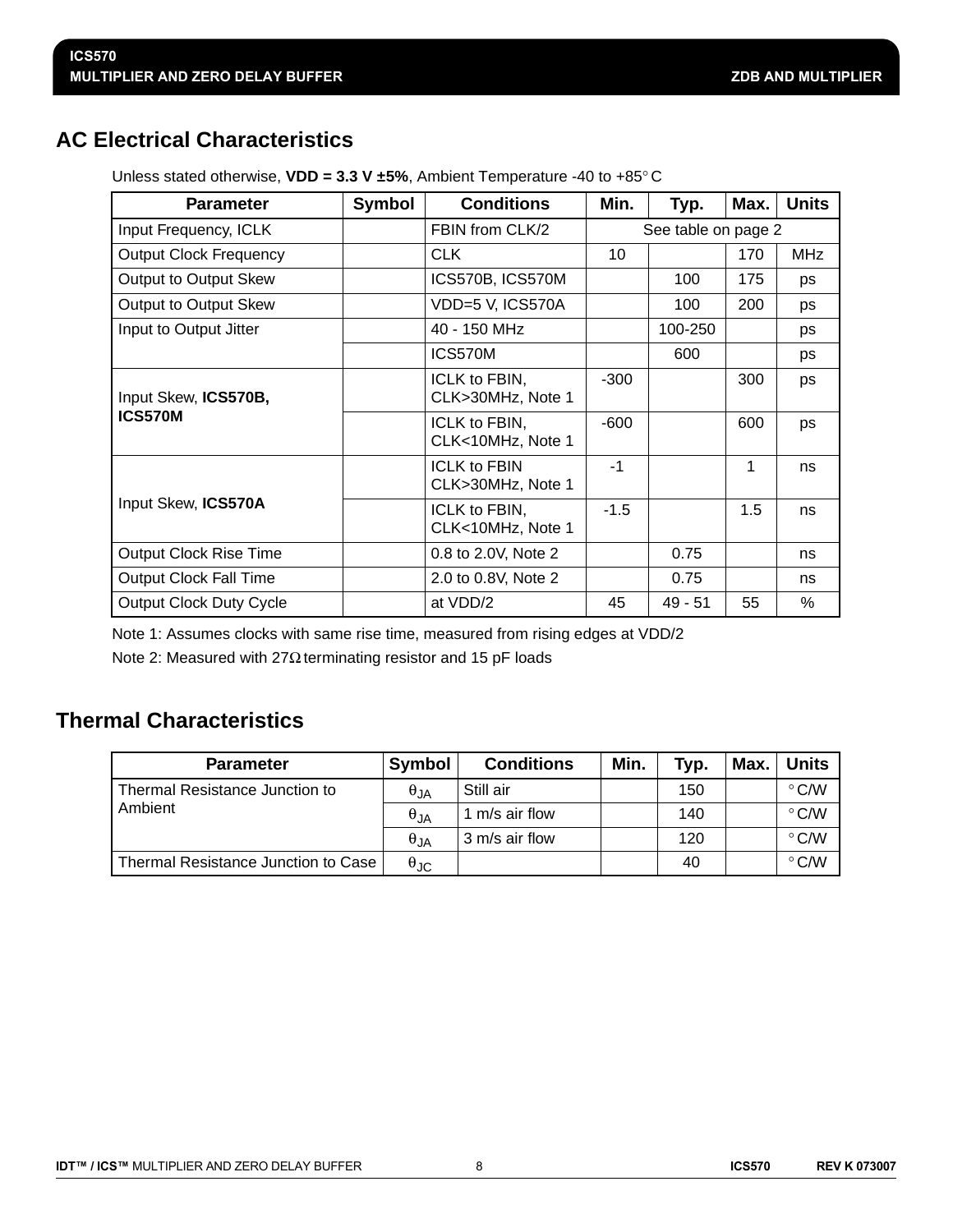## **Package Outline and Package Dimensions (8-pin SOIC, 150 Mil. Body)**

Package dimensions are kept current with JEDEC Publication No. 95



|                  |      | <b>Millimeters</b> | Inches |             |  |  |
|------------------|------|--------------------|--------|-------------|--|--|
| <b>Symbol</b>    | Min  | Max                | Min    | Max         |  |  |
| A                | 1.35 | 1.75               | .0532  | .0688       |  |  |
| A1               | 0.10 | 0.25               | .0040  | .0098       |  |  |
| B                | 0.33 | 0.51               | .013   | .020        |  |  |
| C                | 0.19 | 0.25               | .0075  | .0098       |  |  |
| D                | 4.80 | 5.00               | .1890  | .1968       |  |  |
| Е                | 3.80 | 4.00               | .1497  | .1574       |  |  |
| e                |      | 1.27 BASIC         |        | 0.050 BASIC |  |  |
| н                | 5.80 | 6.20               | .2284  | .2440       |  |  |
| h                | 0.25 | 0.50               | .010   | .020        |  |  |
| $\mathbf{I}_{-}$ | 0.40 | 1.27               | .016   | .050        |  |  |
| a                | 0°   | $8^\circ$          | 0°     | $8^\circ$   |  |  |



h x  $45^\circ$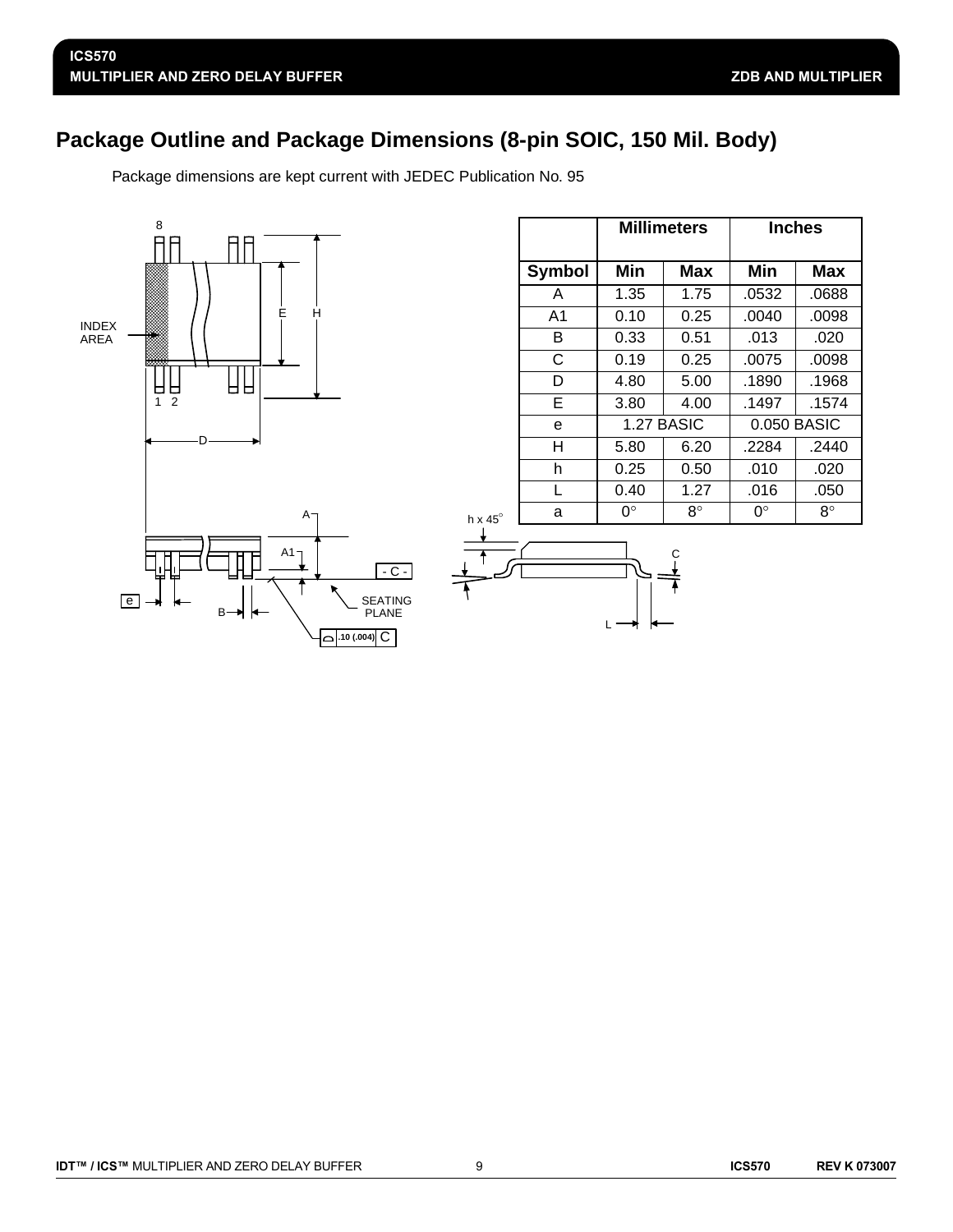## **Ordering Information**

| <b>Part / Order Number</b> | <b>Marking</b> | <b>Shipping Packaging</b> | Package    | Temperature           |
|----------------------------|----------------|---------------------------|------------|-----------------------|
| 570A                       | ICS570A        | <b>Tubes</b>              | 8-pin SOIC | 0 to $+70^\circ$ C    |
| 570AT                      | ICS570A        | Tape and Reel             | 8-pin SOIC | 0 to $+70^\circ$ C    |
| 570AI                      | ICS570AI       | <b>Tubes</b>              | 8-pin SOIC | -40 to 85° C          |
| 570AIT                     | ICS570AI       | Tape and Reel             | 8-pin SOIC | -40 to 85 $\degree$ C |
| 570AILF                    | 570AILF        | <b>Tubes</b>              | 8-pin SOIC | -40 to 85 $\degree$ C |
| 570AILFT                   | 570AILF        | Tape and Reel             | 8-pin SOIC | -40 to 85 $\degree$ C |
| 570ALF                     | 570ALF         | <b>Tubes</b>              | 8-pin SOIC | 0 to $+70^\circ$ C    |
| 570ALFT                    | 570ALF         | Tape and Reel             | 8-pin SOIC | 0 to $+70^\circ$ C    |
| 570B                       | <b>ICS570B</b> | <b>Tubes</b>              | 8-pin SOIC | 0 to $+70^\circ$ C    |
| 570BT                      | <b>ICS570B</b> | Tape and Reel             | 8-pin SOIC | 0 to $+70^\circ$ C    |
| 570BLF                     | ICS570BL       | <b>Tubes</b>              | 8-pin SOIC | 0 to $+70^\circ$ C    |
| 570BLFT                    | ICS570BL       | Tape and Reel             | 8-pin SOIC | 0 to $+70^\circ$ C    |
| 570BI                      | ICS570BI       | <b>Tubes</b>              | 8-pin SOIC | -40 to 85 $\degree$ C |
| 570BIT                     | ICS570BI       | Tape and Reel             | 8-pin SOIC | -40 to 85 $\degree$ C |
| 570BILF                    | 570BILF        | <b>Tubes</b>              | 8-pin SOIC | -40 to 85 $\degree$ C |
| 570BILFT                   | 570BILF        | Tape and Reel             | 8-pin SOIC | -40 to 85° C          |
| 570M                       | ICS570M        | <b>Tubes</b>              | 8-pin SOIC | 0 to $+70^\circ$ C    |
| 570MT                      | ICS570M        | Tape and Reel             | 8-pin SOIC | 0 to $+70^\circ$ C    |
| 570MLF                     | 570MLF         | <b>Tubes</b>              | 8-pin SOIC | 0 to $+70^\circ$ C    |
| 570MLFT                    | 570MLF         | Tape and Reel             | 8-pin SOIC | 0 to $+70^\circ$ C    |
| 570MI                      | ICS570MI       | <b>Tubes</b>              | 8-pin SOIC | -40 to 85 $\degree$ C |
| 570MIT                     | ICS570MI       | Tape and Reel             | 8-pin SOIC | -40 to 85 $\degree$ C |

#### **Parts that are ordered with a "LF" suffix to the part number are the Pb-Free configuration and are RoHS compliant.**

While the information presented herein has been checked for both accuracy and reliability, Integrated Circuit Systems (IDT) assumes no responsibility for either its use or for the infringement of any patents or other rights of third parties, which would result from its use. No other circuits, patents, or licenses are implied. This product is intended for use in normal commercial applications. Any other applications such as those requiring extended temperature range, high reliability, or other extraordinary environmental requirements are not recommended without additional processing by IDT. IDT reserves the right to change any circuitry or specifications without notice. IDT does not authorize or warrant any IDT product for use in life support devices or critical medical instruments.